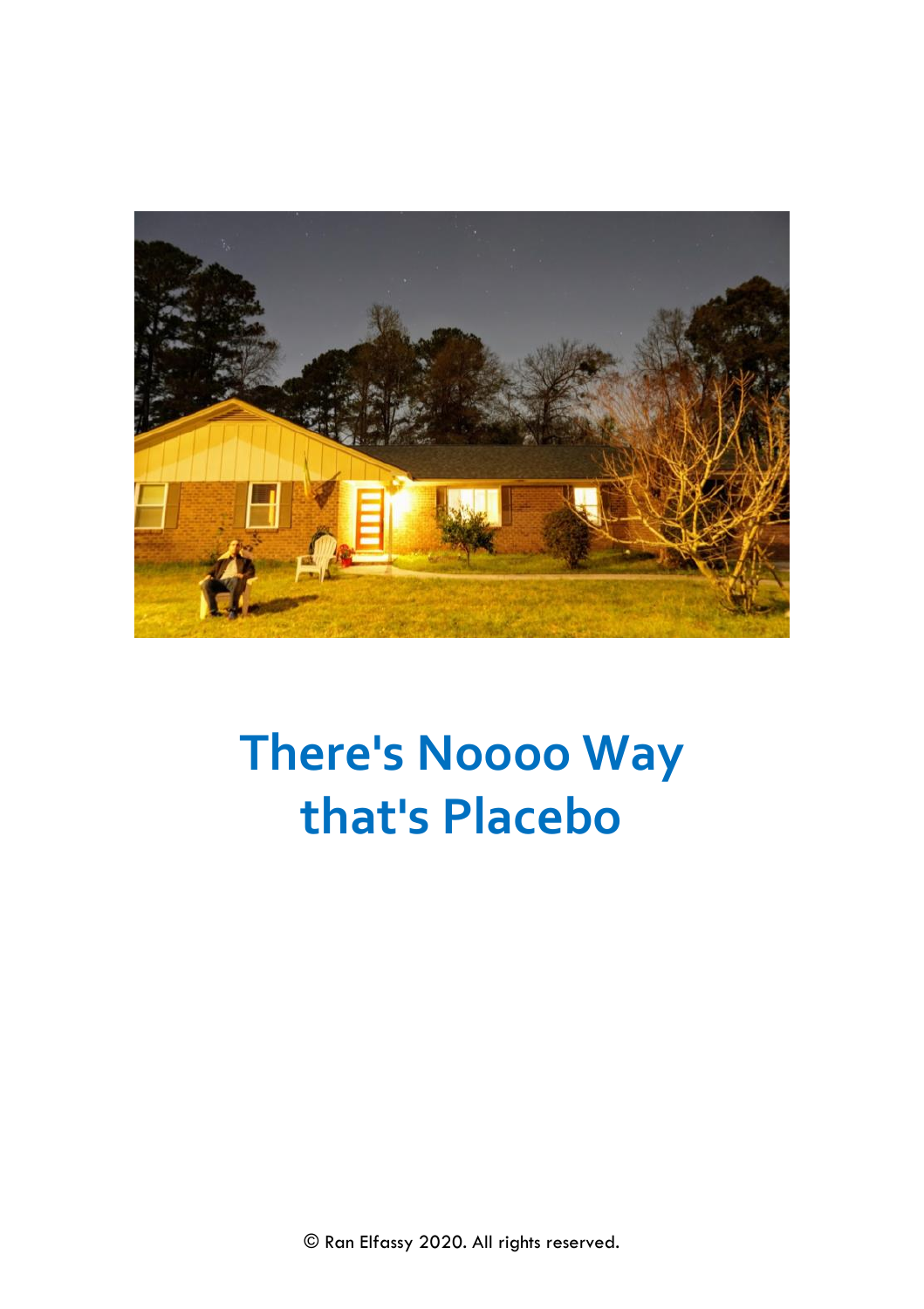## **There's Noooo Way that's Placebo**

The journey that led me here is a decade long. I now find myself wanting to scream from the rooftops a message of hope that many might welcome in these stressful times. Coping with COVID-19, the violence and anxieties that unsettled Hong Kong, and other major challenges keep piling up.

This story began in Hong Kong during the 2008 Financial Crisis. It has spanned the 12 years since, crossed many countries, and found a happy resolution as I sheltered from COVID-19 in Savannah and then returned home to Hong Kong. Quite a ride.

In January 20220, my wife and I decided I should take my daughter to family in America. The idea was to stay ahead of the coronavirus. On 31 January, I booked two seats on the first available flight, and the next morning my daughter and I flew west to America and a surprise visit to where COVID-19 hadn't made any headlines. Feels like a lifetime away!

En route, I did some reading of scientific papers and decided to run a one-man clinical trial. My experiment: can a cannabis-based product finally help get me off venlafaxine, the commonly-prescribed medication used to treat General Anxiety Disorder?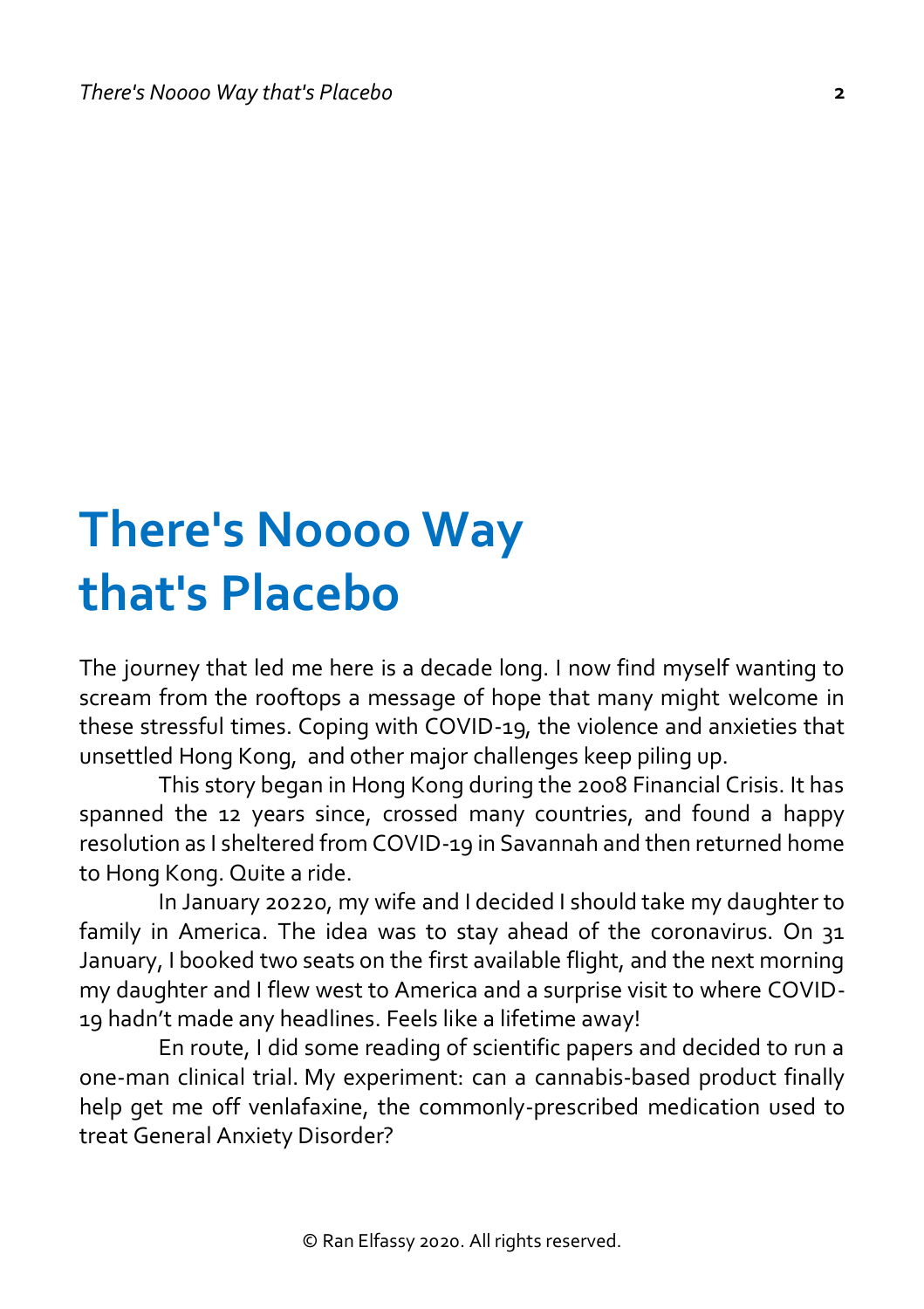Sold as Effexor, venlafaxine is a kind of medication called a selective serotonin and norepinephrine reuptake inhibitor. These drugs have helped many like me who have struggled to deal with panic attacks, PTSD, and other major mental troubles.

Venlafaxine has clearly helped my brain get the chemical balance needed to cope with Hong Kong's high-stress hustle and bustle. As my GP explained when I first took the pills, some people just happen to need the drug to get through a day in Hong Kong. It's a kind of health supplement. Some people may need vitamin B or iron to stay healthy, and I need venlafaxine. No shame and no big deal.

Although I had survived three near-death experiences, they didn't affect me all that much. A rock-climbing accident, being runover by a car, and nearly drowning in the 2004 Boxing Day tsunami could have left me a wreck. But they didn't. Instead, what pushed me over the edge was life in Hong Kong during the 2008 Financial Crisis. That one hit me hard.

Writing this now during the Covid pandemic, I can only imagine how many people around me will also crack under the stresses and strain.

When my panic attacks began, I did what many people do. I coped by using the one sedative many people rely on: booze. Socially acceptable, so many of pop into the 7/11 or Circle K to take the edge off. Wine, whiskey, beer, or any other drink are easily the most common anti-anxiety medication around, even if we don't really talk about booze like that.

I eventually needed something more specific, and my GP prescribed Xanax and other drugs. Most of it was hit and miss until I used Effexor. It just did the trick for my specific needs.

Weeks before the flight to Savannah, I was chatting with another parent as we waited for our daughters to come out of school. He talked about how cannabidiol (or CBD) was really promising when it comes to treating anxiety. Only discovered in 1940, CBD oil is a cannabis-based chemical that doesn't get people high or stoned, like when they smoke or eat marijuana.

Legal in Canada, increasingly legal across the USA, and legal in Hong Kong, many people are beginning to realize how incredible this chemical is for helping our bodies cope.

Curious, my daughter and I listened to a podcast on CBD oil while driving back from her school. I was intrigued. Years ago, I completed training in Clinical Trials Research from the University of Hong Kong. Although I know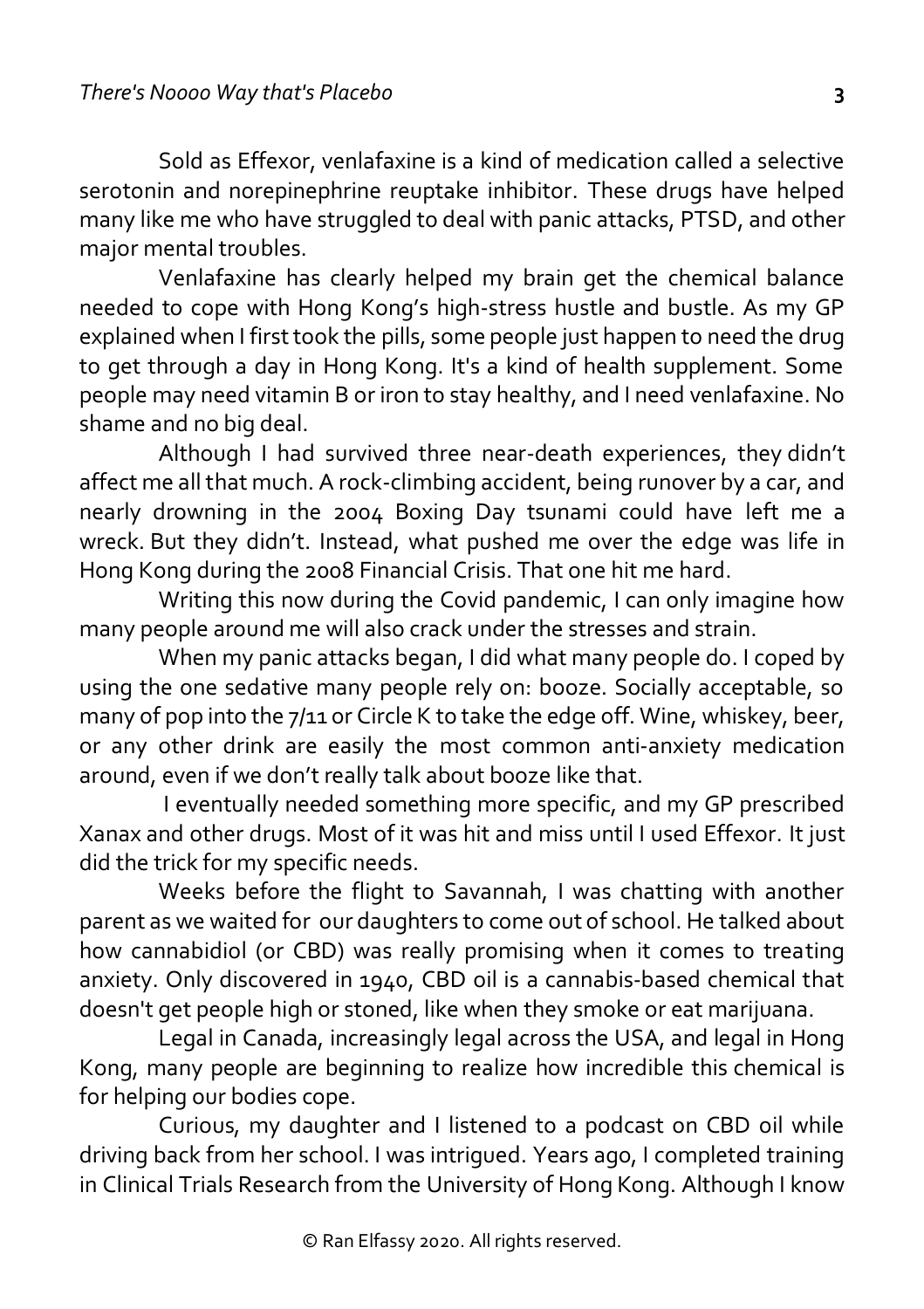very well why a drug trial with only one patient is hardly the stuff of good science, my training informed how I would shape my experiment.

The day after we landed in Savannah, I walked to a CBD shop near my parents' house and bought a bottle of the oil. Then, I progressively cut the venlafaxine dosage over five weeks, dropping from 150mg per day to zero, replacing it with a dropper-full of CBD oil in the morning and again before bed.

For Week 1,I split the Effexor capsule to take 100mg per day for a week, as well as the CBD oil. For Week 2, I only took 50mg plus a dropper-full of CBD in the morning and night. During Week 3, I was down to 25mg per day plus the CBD. For Week 4,I was down to 12mg per day, plus the CBD oil in the morning and at night. By Week 5, I was completely off the medication. Since the first week of March, I've only been taking CBD oil.

The biggest worry was that what I felt from the CBD oil was just the placebo effect. That is, instead of CBD oil actually helping my brain chemistry, what I felt was the expectation of an effect when there really wasn't.

Here's the thing: venlafaxine is powerful. Anyone who has taken it will know how it has to be taken very carefully – even missing one dose can have serious side effects. I had tried to wean off it a few times, but each time the side effects were severe.

Looking back at how effective CBD oil has been, I would be shocked if the effect was placebo. Cutting venlafaxine from 150mg to nothing so fast is a big deal, especially given what life has been like these past many months!

The fact is plain and clear: I cut my venlafaxine out with no side effects and zero panic attacks. That's huge.

 As a nurse-friend texted me after I told her about my experience, "There's nooooo way that's placebo. Effexor is known as the most difficult to taper off of. I'm amazed by this!"

And it really has been amazing. With venlafaxine behind me and the panic attacks gone, it's not as if the world around me has moved back to normal. Far from it. Covid continues to rage, disrupt, and even ruin some people's lives.

The world remains filled with grim news and deepening anxiety. For many battling these stresses and other hardships, maybe CBD oil could be